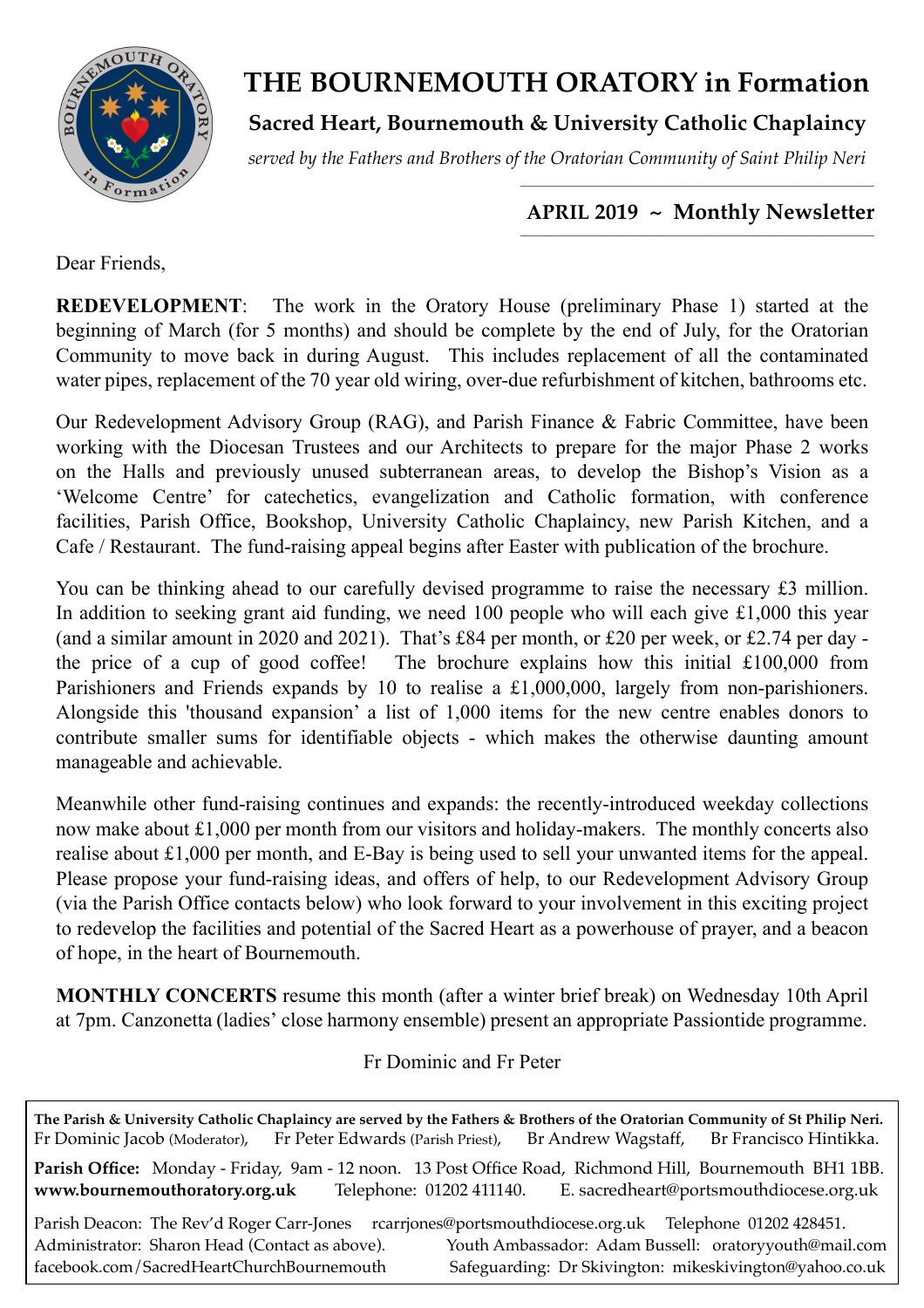## **MASS INTENTIONS for APRIL 2019 in the BOURNEMOUTH ORATORY**

| <b>Sunday 31st March</b><br>Sat 5pm Anna Colletti,<br><b>RIP</b><br>8am Pro Populo<br>10.30 Ann Murray,<br>Wellbeing<br>4pm Jessica, Wellbeing | <b>Sunday 7th April</b><br>Sat 5pm John Stewart,<br><b>RIP</b><br>8am Thanksgiving<br>10.30 Mike Cross, RIP<br>4pm Pro Populo | <b>Sunday 14th April</b><br>Sat 5pm Vince de Luca<br>8am Donald Thorpe, RIP<br><b>10.30</b> Jo Geary,<br>Wellbeing<br>4pm Pro Populo | <b>Sunday 21st April</b><br><b>EASTER SUNDAY</b><br><b>Sat 8pm</b> Ernesto & Nora<br>Modina & Family<br>8am Pro Populo<br>10.30 Catherine Page, RIP<br>4pm Maria Rocha, RIP | <b>Sunday 28th April</b><br>Sat 5pm For all Priests<br>8am Leslie Gardner, RIP<br>10.30 Thelma Ann<br>Page, RIP<br>4pm Pro Populo |
|------------------------------------------------------------------------------------------------------------------------------------------------|-------------------------------------------------------------------------------------------------------------------------------|--------------------------------------------------------------------------------------------------------------------------------------|-----------------------------------------------------------------------------------------------------------------------------------------------------------------------------|-----------------------------------------------------------------------------------------------------------------------------------|
| <b>Monday 1st April</b><br>7.30 Edgar & Nora<br>Ashton Kinder, RIP<br>12.15 Francesca Zito                                                     | <b>Monday 8th</b><br>7.30 Bang-As Family,<br>Wellbeing<br>12.15 For all Priests                                               | Monday 15th<br>7.30 Oratory Vocations<br>12.15 Deceased<br>Relatives                                                                 | Monday 22nd<br><b>EASTER MONDAY</b><br>No 7.30am Mass today<br>12.15 Rev'd Giovanni, RIP                                                                                    | Monday 29th<br>7.30 For all Priests<br>12.15 Sharon Whitaker.<br>Birthday                                                         |
| <b>Tuesday 2nd</b><br>12.15 Oratory<br><b>Benefactors</b>                                                                                      | <b>Tuesday 9th</b><br>12.15 Antonino<br>Marino, RIP                                                                           | Tuesday 16th<br>12.15 Mario Salvatore<br>Zito, Birthday                                                                              | <b>Tuesday 23rd</b><br>12.15 Mary Rees, Health                                                                                                                              | <b>Tuesday 30th</b><br>12.15 Enrico De Luca,<br><b>RIP</b>                                                                        |
| <b>Wednesday 3rd</b><br>7.30 Lillie-Bee & Angela<br>Edwards, Wellbeing<br>12.15 Jenny Leaver, RIP                                              | <b>Wednesday 10th</b><br>7.30 Oratory<br>Vocations<br>12.15 Jenny Leaver,<br><b>RIP</b>                                       | <b>Wednesday 17th</b><br>7.30 Oratory<br><b>Benefactors</b><br>12.15 Gladys Miranda,<br><b>RIP</b>                                   | <b>Wednesday 24th</b><br>No 7.30am Mass today<br>12.15 Oratory<br><b>Benefactors</b>                                                                                        | <b>Wednesday 1st May</b><br>7.30 Oratory Vocations<br>12.15 John Stewart, RIP                                                     |
| Thursday 4th<br>12.15 Francis English,<br><b>RIP</b>                                                                                           | Thursday 11th<br>12.15 Bernard<br>McQuaid, RIP                                                                                | Thursday 18th<br><b>MAUNDY THURSDAY</b><br>8pm Phyllis Steele                                                                        | Thursday 25th<br>12.15 Tess Chimelarz, RIP                                                                                                                                  | <b>Thursday 2nd</b><br>12.15 Bang-As Family,<br>Wellbeing                                                                         |
| <b>Friday 5th</b><br>7.30 Oratory Vocations<br>12.15 For the Unborn<br>* 6pm Roy Ware, RIP                                                     | Friday 12th<br>7.30 Oratory<br><b>Benefactors</b><br>12.15 Bridget Loretta<br>Braim, Wellbeing                                | Friday 19th<br><b>GOOD FRIDAY</b><br><b>No Mass Today</b>                                                                            | Friday 26th<br>No 7.30am Mass today<br>12.15 Mary McCabe, RIP                                                                                                               | <b>Friday 3rd</b><br>7.30 Oratory<br><b>Benefactors</b><br>12.15 For the Unborn<br>* 6pm For all Priests                          |
| Saturday 6th<br>12.15 Mgr Edwin<br>Barnes, OLW, RIP                                                                                            | Saturday 13th<br><b>12.15 Maria Di</b><br>Adamo, RIP                                                                          | Saturday 20th<br><b>HOLY SATURDAY</b><br><b>No Mass Today</b>                                                                        | Saturday 27th<br>12.15 Deceased<br>Relatives                                                                                                                                | Saturday 4th<br>12.15 Holy Souls                                                                                                  |

\* Extraordinary Form Mass: 6pm on 1st Friday of each month, and the Eve of Holy Days.

**WE PRAY FOR OUR SICK & HOUSEBOUND PARISHIONERS:** Brian Coburn, Roy (Christopher) Coombs, Liliana Couch, Justina Dawson, Rosemary Egan, Fr Tim Finigan, Bernard Farrell, Mike Francis, Kevin Harris, Bronislawa Konstantin, Tony Long, Tony McCarthy, Mary Moret, Ann Murray, Arlene Nicol, Laurens Obagi, Kenneth & Gladys Richardson, Sheila Shelley, Matthew Sims, Alf Skee, Rose Smith, Attracta Spears, Michael Sullivan, Hilary Timson, Marjorie Walsh, Kathleen Wood and Alan Wright.

**OF YOUR CHARITY PRAY FOR THE REPOSE OF THE SOULS OF THOSE WHO HAVE DIED RECENTLY,** especially **Mary McCabe** and **John Timpson,** and for relatives, friends & benefactors, and those who have no one to pray for them.

**AND THOSE WHOSE ANNIVERSARY OF DEATH OCCURS DURING APRIL: 2nd** Daniel Cunningham, **3rd** Violet Pauline Nunn, **4th** Helen Faulkner, **7th** Millicent Mary Fordham, **8th** Oswald Aurelius Rego, **9th** Vivienne Boyd-Lowthin, **10th** Monica Mabel Caseley, Michael James Pearson, **11th** Marguerite Lilian Wells, Kathleen Burke, John Knight, **13th** Peter James Martin, **14th** Ralph Paul Lousteau, Donald Thorpe, **15th** Joan Rosamund Aitken, **17th** Michael Cianchetta, **19th** John Leese, Nabil Gabriel Obagi, **20th** Maureen Ann Latchford, Winifred Josephine Shackell, Norma Marsh, **22nd**  Brian John Hannan, Kathleen Margaret Pearce, **23rd** Dmytro Bojeczko, **26th** Sheila Molly Lillian KyJak-Lane, **28th** Charlotte Niamh Corrigan, **29th** Noel Brendan Hamilton, **30th** Theresa Mary Kilding.

#### **BOURNEMOUTH PASTORAL AREA**

**Annunciation & St Edmund Campion**  Mass: 9am (Polish), 11am, 6.30pm Fr Bernardine Nsom 218 Charminster Rd BH8 9RW Tel: 01202 513369

**St Edmund Campion & Polish Chaplain** Mass: 9am, 7pm (Polish) Fr Andrzej Zuziak, SChr. 481 Castle Lane West BH8 9TN [bournemouth@pcmew.org](mailto:bournemouth@pcmew.org) Tel: Tel: 01202 425286 01202 619668

**Corpus Christi**  Mass: 6pm (Vigil), 9.30am, 5pm Fr Adrian Howell SJ 18 St James's Square Boscombe BH5 2BX

**Our Lady Immaculate**  Mass: 9am, 11am Fr Andrew Moore 32 Alum Chine Road Westbourne BH4 9DX Tel: 01202 764027

**Hospital Chaplains:**  Fr Darryl Jordan OLW Chaplaincy: **01202 704221.** Royal Bmth & Christchurch Switchboard: **01202 303626** (ask for Chaplaincy). Dcn McConville for Poole Hospital: **01202 442167**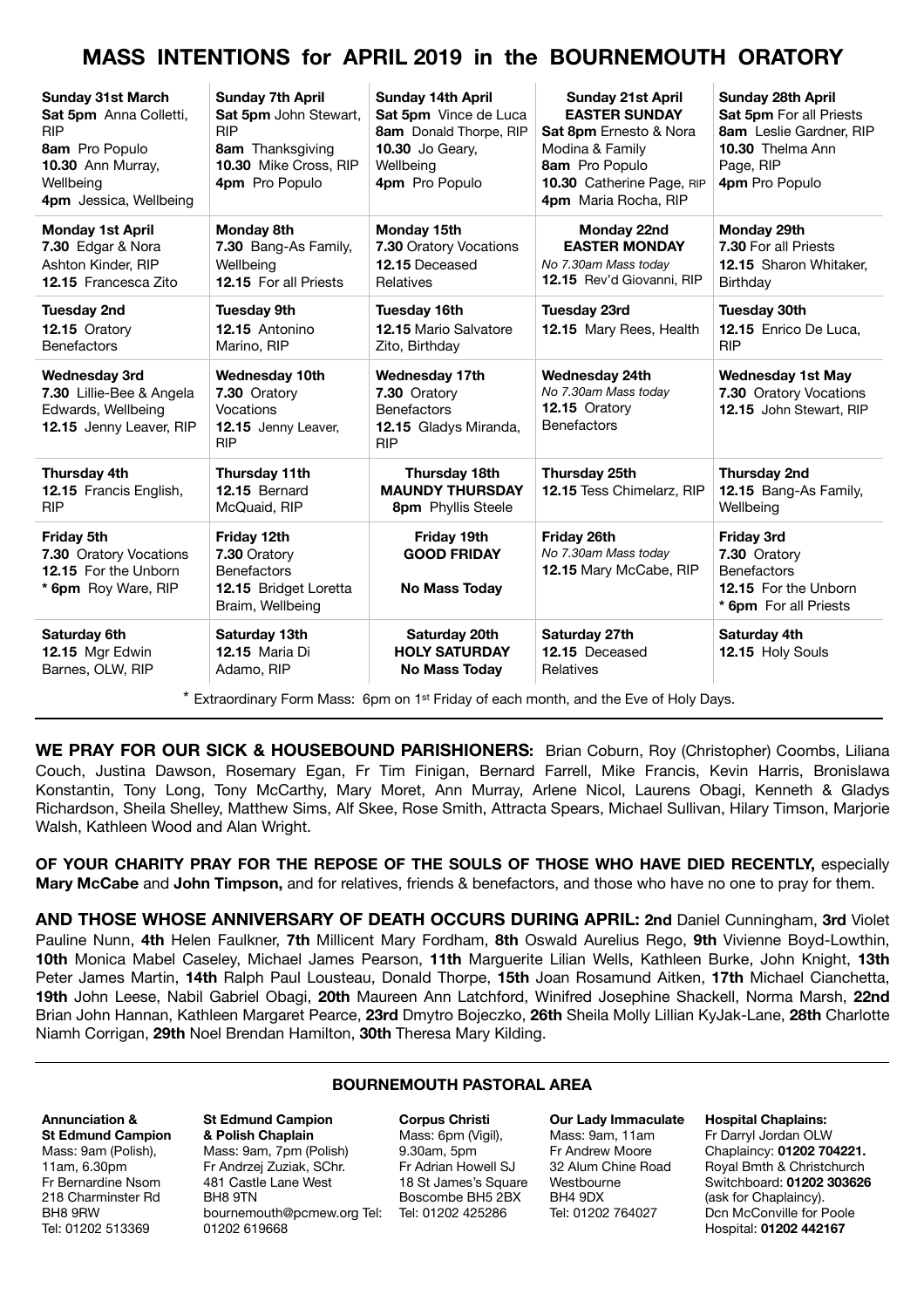# **2019 Lenten Charity Projects**

The Retiring (second) Collections throughout Lent go to our two Lenten Charities and are divided between them, the final collection being on Maundy Thursday.

## **LET THE CHILDREN LIVE!**

Fr Peter Walters came to preach on the Sunday before Lent to tell us of his pioneering work among the street children at Casa Walsingham in Medellin, in Colombia, South America. Collecting boxes and gift aid envelopes are still available, and should be returned to the Parish Office before Easter, to safeguard these children from the poverty and violence of the streets and shanty towns, to make their lives worth living by giving them love, education and a future.

#### **www.letthechildrenlive.org**

## **HOPE FOR FOOD**

Hope for Food is a local Bournemouth charity set up and run entirely by Volunteers, founded by Claire Matthews in 2012 with the aim of providing life's basic essentials on a day-to-day basis to people in need of help due to the current economic climate. We feel 80-100 homeless rough-sleepers in the undercroft hall at the Oratory on Richmond Hill on four nights every week of the year. **[www.hopeforfood.org.uk](http://www.hopeforfood.org.uk)**

*VIVA VOCE* literally means *with living voice* (but is often translated as 'by word of mouth', hence an oral examination). *VIVA VOCE* is the title of our new Diocesan Magazine, the first edition of which is published this Easter, and features an article on the Bournemouth Oratory and the Canonization of Blessed John Henry Newman, our Oratorian Cardinal.

**OUR ORATORY WEBSITE** has been completely updated and refreshed with new secure facilities for on-line donations ahead of our Redevelopment fund-raising appeal. You can watch our live-stream TV for all Masses, access recordings, subscribe to the weekly Sunday Bulletin and Monthly Newsletter. We're also developing podcasts and much more.

Thank you to Mike King, our Webmaster, and to Gregory Hogan who looks after our FaceBook page. Visit and 'like' us at:

# **[www.bournemouthoratory.org.uk](http://www.bournemouthoratory.org.uk)**

facebook.com/SacredHeartChurchBournemouth

# **CATHOLIC CHURCH SHOP**

We have plenty of inexpensive Christian Easter greeting cards to choose from, and cards for those being Baptized or Received into the Church at Easter.

**Mary's month of May: Month of the Rosary. Sunday 28th April**, after the 10.30am Solemn Mass, there'll be a table-top shop at the back of Church selling Rosaries of every description for Baby, Baptism and Children's Rosaries. Single Decade Rosaries. Adult Rosaries of St Benedict, John Henry Newman and others. Glass and Olive Wood Rosaries from Jerusalem. Rosary books and booklets. Rosary rings and Purses.

Our Catholic Church Shop is open every Sunday after the 10.30am Solemn Mass, and now also additionally on the first Sunday of every month **after the 8am Mass** for devotional items and books

**Open:** (1) Sunday after 10.30am Solemn Mass, Richmond Hill entrance, then through to the back of the Main Hall, adjacent to the kitchen. (2) After the 1st Sunday 8am Mass, Post Office Road door, (the same as the Parish Office). (3) Also open on weekdays 9am to 12 noon (Post Office Road).

#### **A big Thank You from Helena!**

All the clothes that have been donated for the past few years to the 'Second Time Around' shop have generated over £10,000 towards the Project Development Fund. The clothes are segregated between 'RagBag', 'Hope for Food' or sold in the Church pop-up Shop, based in the Church Hall.

The appeal for donations of clothes plans to run until Phase 2 of the redevelopment of the Church Hall in 2020, and continues to open Thursday to Saturday 1:30pm to 3pm.

*And a gigantic 'Thank You' to Helena for this amazing amount of over £10,000 which she has raised, first for the Shine Appeal, then for our various Projects, and now for the Redevelopment Fund. Congratulations, Helena!* 

Here's the distinctive new logo for our Redevelopment Appeal indicating Richmond Hill to the left, and the Sea at the foot. Look out for it on the Brochure and all promotional materials.